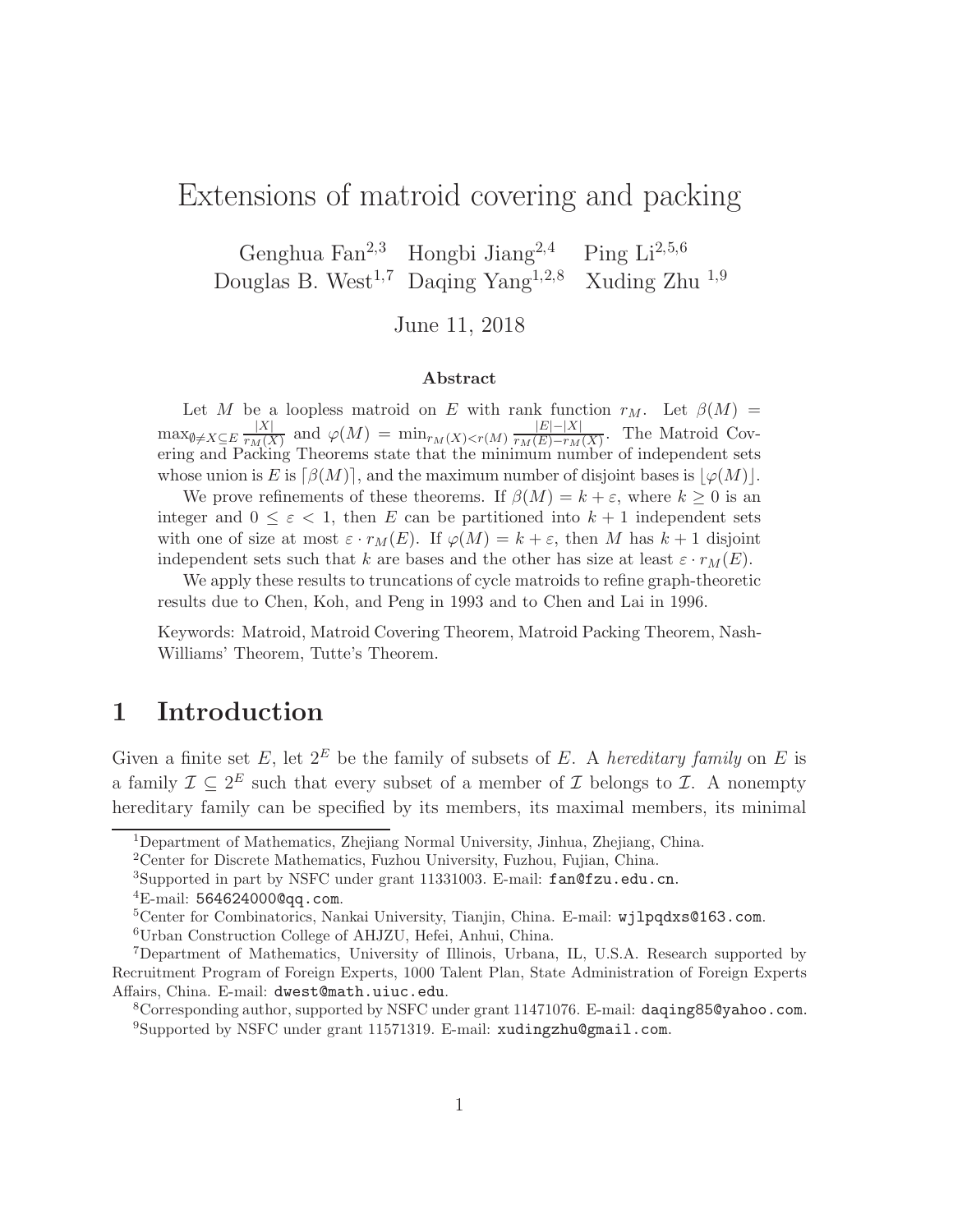nonmembers, etc.; together these aspects form a *hereditary system*. Matroids are special hereditary systems that can be defined in many equivalent ways; we use the following:

A nonempty hereditary family  $\mathcal{I} \subseteq 2^E$  is the family of *independent sets* of a *matroid* with ground set E if whenever  $I, I' \in \mathcal{I}$  with  $|I'| > |I|$ , there is an element  $e \in I' - I$ such that  $I \cup \{e\} \in \mathcal{I}$ . This added property is the *augmentation property*.

For a matroid M on E, we use  $\mathcal{I}_M$  to denote its family of independent sets. The maximal independent sets, which by augmentation all have the same size, are called bases;  $\mathcal{B}_M$ denotes the family of bases. The *rank function*  $r_M$  assigns to each  $X \subseteq E$  its *rank*, which is the maximum size of a member of  $\mathcal{I}_M$  contained in X (equivalently, the maximum size of the intersection of X with a base). The *rank* of the matroid is  $r_M(E)$ , also written as  $r(M)$ . For additional background and terminology on matroids, see [16, 21].

An element  $e$  of  $E$  is a *loop* if it appears in no independent set. Since we are interested in packing and covering  $E$  with independent sets, all matroids in this paper have no loops, and we do not further mention this restriction. For a matroid  $M$  on  $E$ , the following two parameters are our main interest:

$$
\beta(M) = \max_{\varnothing \neq X \subseteq E} \frac{|X|}{r_M(X)}, \quad \varphi(M) = \min_{r_M(X) < r(M)} \frac{|E| - |X|}{r_M(E) - r_M(X)}.
$$

Letting  $X = E$  and  $X = \varnothing$  respectively yield  $\beta(M) \ge \frac{|E|}{r(M)} \ge \varphi(M)$ .

The Matroid Covering Theorem (Theorem 1.1) gives the minimum number of independent sets in a matroid M needed to cover (equivalently, partition) the ground set  $E$ . The Matroid Packing Theorem (Theorem 1.2) gives the maximum number of pairwise disjoint bases contained in E.

**Theorem 1.1** (Edmonds [5]). For matroid M on E, the minimum number of independent sets whose union is E is  $\lceil \beta(M) \rceil$ .

**Theorem 1.2** (Edmonds [6]). For matroid M on E, the maximum number of disjoint bases is  $|\varphi(M)|$ .

The next two theorems refine Theorems 1.1 and 1.2.

**Theorem 1.3.** Let M be a matroid on E. If  $\beta(M) = k + \varepsilon$ , where  $k \in \mathbb{N}$  and  $0 \le \varepsilon < 1$ , then E can be partitioned into  $k+1$  independent sets with one of size at most  $\varepsilon \cdot r(M)$ .

**Theorem 1.4.** Let M be a matroid on E. If  $\varphi(M) = k + \varepsilon$ , where  $k \in \mathbb{N}$  and  $0 \leq \varepsilon < 1$ , then M has k disjoint bases plus an independent set of size at least  $\varepsilon \cdot r(M)$ .

In Section 2, we prove Theorems 1.3 and 1.4 and extend them further to seek coverings and packings by sets of restricted size. In Section 3, we apply these results to graphs, where sharpness examples also prove sharpness of the matroid results.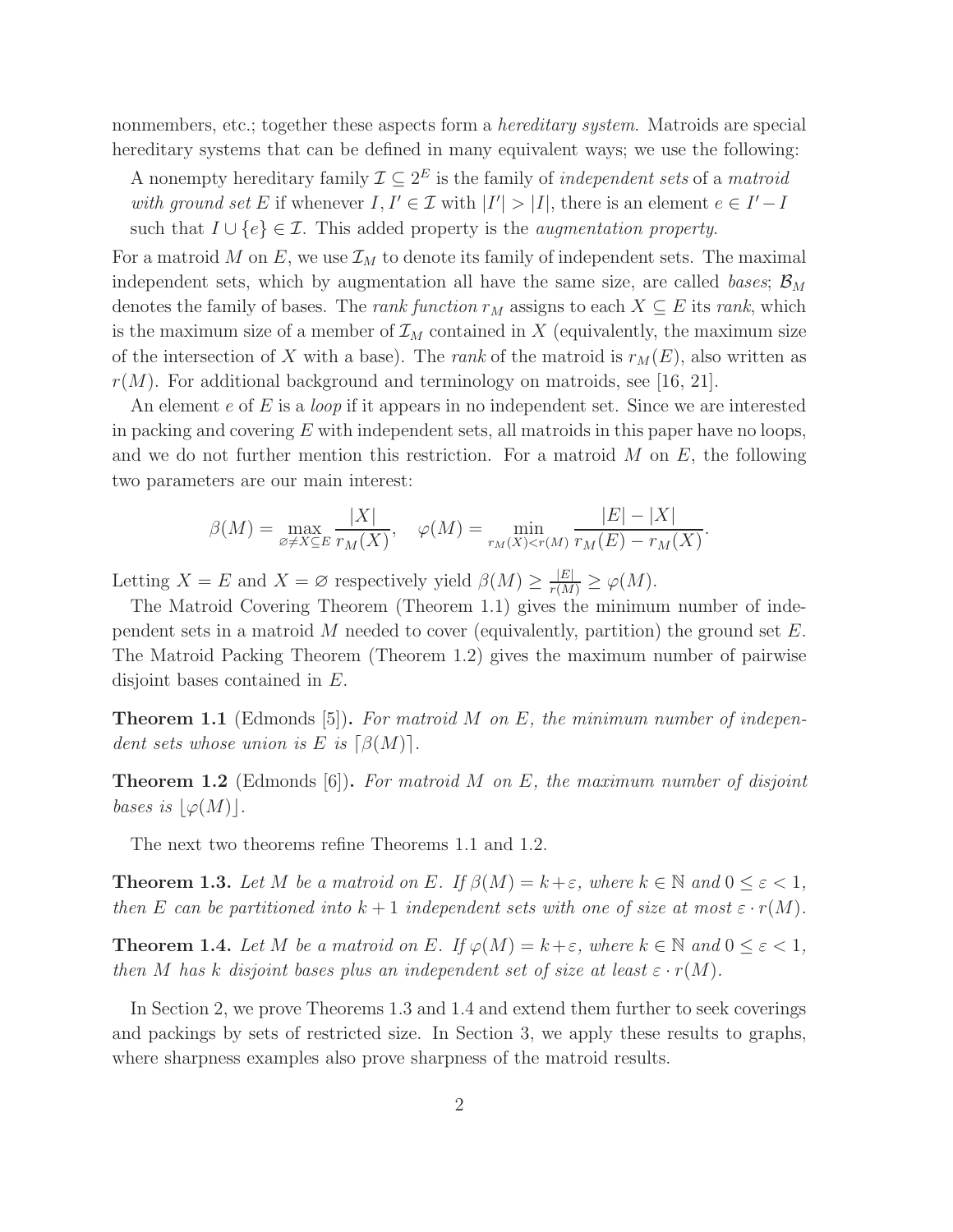#### 2 Extensions of Matroid Covering and Packing

Edmonds–Fulkerson [7] and Nash-Williams [15] independently proved the Matroid Union Theorem (Theorem 2.1 below). The union of matroids  $M_1, \ldots, M_k$  on a set E, denoted  $M_1 \vee \cdots \vee M_k$ , is the hereditary system whose independent sets are  $\{I_1 \cup \cdots \cup I_k : I_i \in \mathcal{I}_{M_i}\}.$ 

Theorem 2.1 (Matroid Union Theorem; Edmonds–Fulkerson [7], Nash-Williams [15]). The union of matroids  $M_1, \ldots, M_k$  on E with rank functions  $r_1, \ldots, r_k$  is a matroid, with rank function r given by  $r(X) = \min_{Y \subseteq X} (|X - Y| + \sum_{i=1}^{k} r_i(Y)).$ 

Edmonds ([5, 6]) observed that the Matroid Union Theorem implies Theorem 1.1 and Theorem 1.2. Here we similarly use the Matroid Union Theorem to prove the refined versions, Theorems 1.3 and 1.4. We need another matroid concept. The  $i$ -truncation of a matroid  $M$  is the hereditary system whose independent sets are all the sets of size at most j that are independent in  $M$ . Since the j-truncation inherits the augmentation property from the augmentation property for  $M$ , the j-truncation is also a matroid.

**Theorem 1.3**. Let M be a matroid on E. If  $\beta(M) = k + \varepsilon$ , where  $k \in \mathbb{N}$  and  $0 \le \varepsilon < 1$ , then E can be partitioned into  $k+1$  independent sets with one of size at most  $\varepsilon \cdot r(M)$ .

*Proof.* Let  $M_1, \ldots, M_k$  be copies of M on E, and let  $M_{k+1}$  be the  $\epsilon r(M)$ -truncation of M. Let  $M' = M_1 \vee \cdots \vee M_k \vee M_{k+1}$ . The set E is the union of  $k+1$  independent sets in M with one of size at most  $\varepsilon r(M)$  if and only if E is independent in M'.

By the Matroid Union Theorem, requiring  $r_{M'}(E) \geq |E|$  is equivalent to requiring  $|E| - |Y| + \sum_{i=1}^{k+1} r_i(Y) \ge |E|$  for all  $Y \subseteq E$ . Since  $r_i(Y) = r_M(Y)$  for  $1 \le i \le k$ , the set E decomposes as desired if and only if  $kr_M(Y) + r_{k+1}(Y) \geq |Y|$  for all  $Y \subseteq E$ .

The definition of  $\beta(M) = k + \varepsilon$ , plus  $r_{k+1}(Y) = \min\{\varepsilon r(M), r_M(Y)\}\$ , yields  $|Y| \leq$  $(k+\varepsilon)r_M(Y) \leq kr_M(Y)+r_{k+1}(Y)$  for all  $Y \subseteq E$ . Hence the needed condition holds.  $\Box$ 

**Theorem 1.4**. Let M be a matroid on E. If  $\varphi(M) = k + \varepsilon$ , where  $k \in \mathbb{N}$  and  $0 \le \varepsilon < 1$ , then M has k disjoint bases plus an independent set of size at least  $\varepsilon \cdot r(M)$ .

*Proof.* Let  $M_1, \ldots, M_k$  be copies of M on E, and let  $M_{k+1}$  be the  $\epsilon r(M)$ -truncation of M. Let  $M' = M_1 \vee \cdots \vee M_k \vee M_{k+1}$ . The set E contains k disjoint bases plus an independent set of size at least  $\varepsilon r(M)$  that is disjoint from them if and only if  $r_{M'}(E) \ge (k+\varepsilon)r_M(E)$ .

By the Matroid Union Theorem, this requires  $|E| - |Y| + \sum_{i=1}^{k+1} r_i(Y) \ge (k+\varepsilon)r_M(E)$ for all  $Y \subseteq E$ . The inequality holds when  $r_M(Y) = r_M(E)$ , so suppose  $r_M(Y) < r_M(E)$ .

By definition,  $\varphi(M) = k + \varepsilon$  yields  $|E|-|Y| \ge (k+\varepsilon)(r_M(E)-r_M(Y)) \ge (k+\varepsilon)r_M(E) \sum_{i=1}^{k+1} r_i(Y)$ , where the last inequality follows from  $r_{k+1}(Y) = \min\{\varepsilon r(M), r_M(Y)\}\$ . Since the inqualities hold for all  $Y \subseteq E$ , the needed condition holds.  $\Box$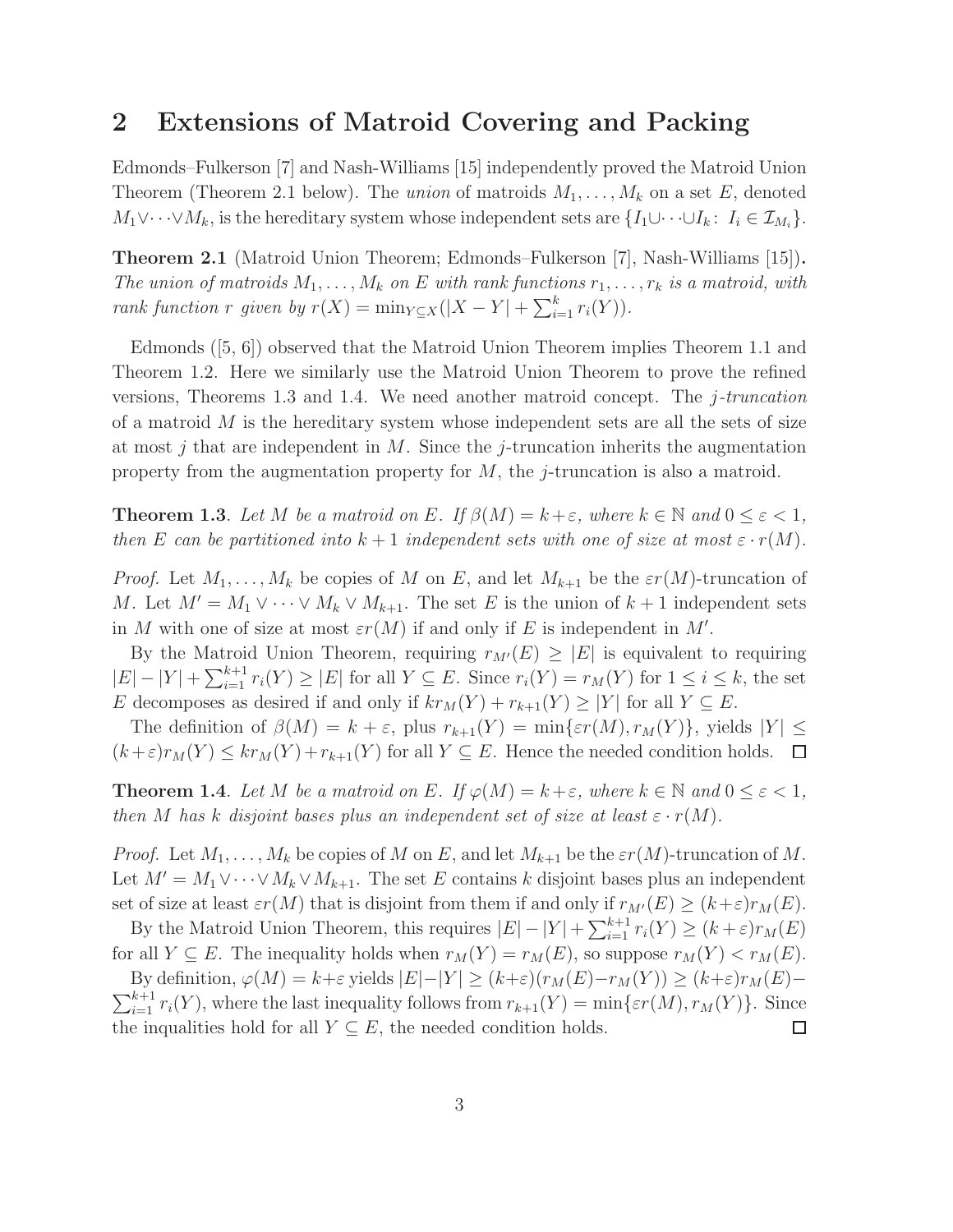To further extend the theorems by restricting the sizes of the independent sets being used, we introduce additional concepts.

**Definition 2.2.** Let t denote a fixed positive integer. A t-independent set in a matroid M is an independent set of size at most  $t$ . A  $t$ -base is an independent set of size exactly t. Define parameters  $\beta_t(M)$  and  $\varphi_t(M)$  by

$$
\beta_t(M) = \max_{\varnothing \neq X \subseteq E} \frac{|X|}{\min\{t, r_M(X)\}}, \quad \varphi_t(M) = \min_{r_M(X) < t} \frac{|E| - |X|}{t - r_M(X)}.
$$

We next apply Theorems 1.3 and 1.4 to the matroid truncation  $M_t$ .

**Corollary 2.3.** Let M be a matroid on E with rank at least t. If  $\beta_t(M) = k + \varepsilon$ , where  $k \in \mathbb{N}$  and  $0 \leq \varepsilon < 1$ , then E is covered by  $k + 1$  t-independent sets, one with size at most εt.

*Proof.* Since  $r_{M_t}(X) = \min\{t, r_M(X)\}\$ , we have  $\beta_t(M) = \beta(M_t)$ . Hence applying Theorem 1.3 to  $M_t$  yields a covering of E by  $k+1$  independent sets in  $M_t$ , with one of size at most  $\varepsilon \cdot r(M_t)$ .  $\Box$ 

**Corollary 2.4.** Let M be a matroid on E with rank at least t. If  $\varphi_t(M) = k + \varepsilon$ , where  $k \in \mathbb{N}$  and  $0 \leq \varepsilon \leq 1$ , then M has k disjoint t-bases plus an independent set of size at least εt.

*Proof.* Since  $r(M_t) = t$ , and  $r_{M_t}(X) = r_M(X)$  when  $r_{M_t} < t$ , we have  $\varphi_t(M) = \varphi(M_t)$ . Hence applying Theorem 1.4 to  $M_t$  yields k disjoint bases in  $M_t$  (t-bases in M) plus an independent set of size at least  $\varepsilon \cdot r(M_t)$ .  $\Box$ 

### 3 Applications to Graphs

In this section, we consider packing and covering of finite loopless multigraphs by forests, using the term "graph" to allow multiedges. Let  $V(G)$  and  $E(G)$  denote the vertex set and edge set of a graph G, respectively.

A decomposition of a graph G is a set of edge-disjoint subgraphs with union  $G$ . The arboricity of  $G$  is the minimum size of a decomposition of  $G$  into forests. The fractional arboricity of G, introduced by Payan [18] (also [1]) and here denoted  $\Upsilon_1(G)$ , is defined by

$$
\Upsilon_1(G) = \max_{\varnothing \neq H \subseteq G} \frac{|E(H)|}{|V(H)| - 1}.
$$

The Arboricity Theorem of Nash-Williams [14] characterizes when a graph has arboricity at most k. It has been proved many ways (see  $[3, 8, 10, 11, 17, 19, 22, 23]$ ).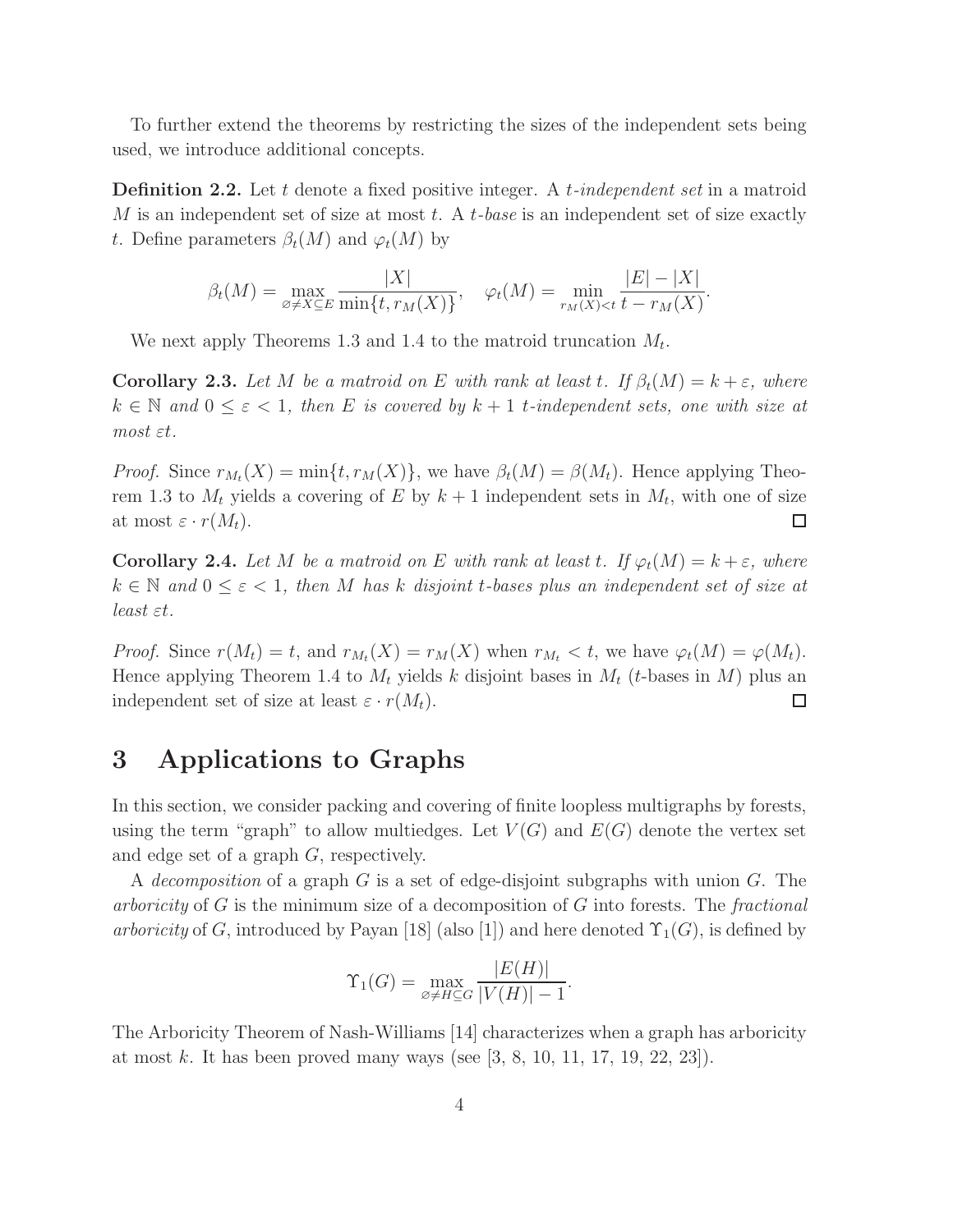**Theorem 3.1** ([14]). A graph G decomposes into k forests if and only if  $\Upsilon_1(G) \leq k$ .

Let G be a graph and let X be a subset of  $V(G)$ . To shrink X is to delete all edges joining vertices of  $X$  and then merge the vertices of  $X$  into a single vertex. We denote the resulting graph by  $G/X$ . More generally, given a partition P of  $V(G)$  into nonempty parts  $V_1, \ldots, V_t$ , we shrink  $P$  by shrinking each set  $V_j$  in  $P$ . We denote the resulting graph by  $G/P$ ; note that  $G/P$  may have multiedges but not loops. The size  $|P|$  of a partition  $P$  is the number of parts.

We introduce the *fractional packing number*  $\nu_1(G)$ , defined by

$$
\nu_1(G) = \min_{|\mathcal{P}| > 1} \frac{|E(G/\mathcal{P})|}{|\mathcal{P}| - 1}.
$$

Nash-Williams [13] and Tutte [20] independently characterized when a graph has k edgedisjoint spanning trees.

**Theorem 3.2** ([13, 20]). A graph G has k edge-disjoint spanning trees if and only if  $\nu_1(G) \geq k$ .

A graph with maximum degree at most d is d-bounded. Our research was motivated by [9] and by a conjecture of Montassier, Ossona de Mendez, Raspaud, and Zhu [12] known as the Nine Dragon Tree Conjecture (honoring a tree in Kaohsiung, Taiwan that is far from acyclic). The conjecture was eventually proved by Jiang and Yang [11].

**Theorem 3.3** (Nine Dragon Tree (NDT) Theorem [11]). Let G be a graph, and let k and d be non-negative integers. If  $\Upsilon_1(G) \leq k + \frac{d}{k+d+1}$ , then G decomposes into  $k+1$ forests with one being d-bounded.

From the general viewpoint of refining theorems that involve conditions given by integer bounds, an appealing restatement of the theorem may be the following.

**Theorem 3.3'**. If  $\Upsilon_1(G) \leq k + \varepsilon$ , then G decomposes into  $k + 1$  forests with one being ε  $\frac{\varepsilon}{1-\varepsilon}(k+1)$ -bounded.

Chen, Koh, and Peng [2] generalized Theorems 3.1 and 3.2 by restricting the number of edges in the forests used in the decomposition or packing. The proofs in [2] were graph-theoretic. Matroidal proofs of these results, using matroid truncation, were given by Chen and Lai [4]. In order to state the results, we introduce additional terminology.

**Definition 3.4.** Let i denote a fixed positive integer. An i-forest in a graph G is a spanning forest of G that has at least i components (that is, at most  $|V(G)| - i$  edges). An *i-tree* in G is an *i*-forest having exactly *i* components (that is,  $|V(G)| - i$  edges). For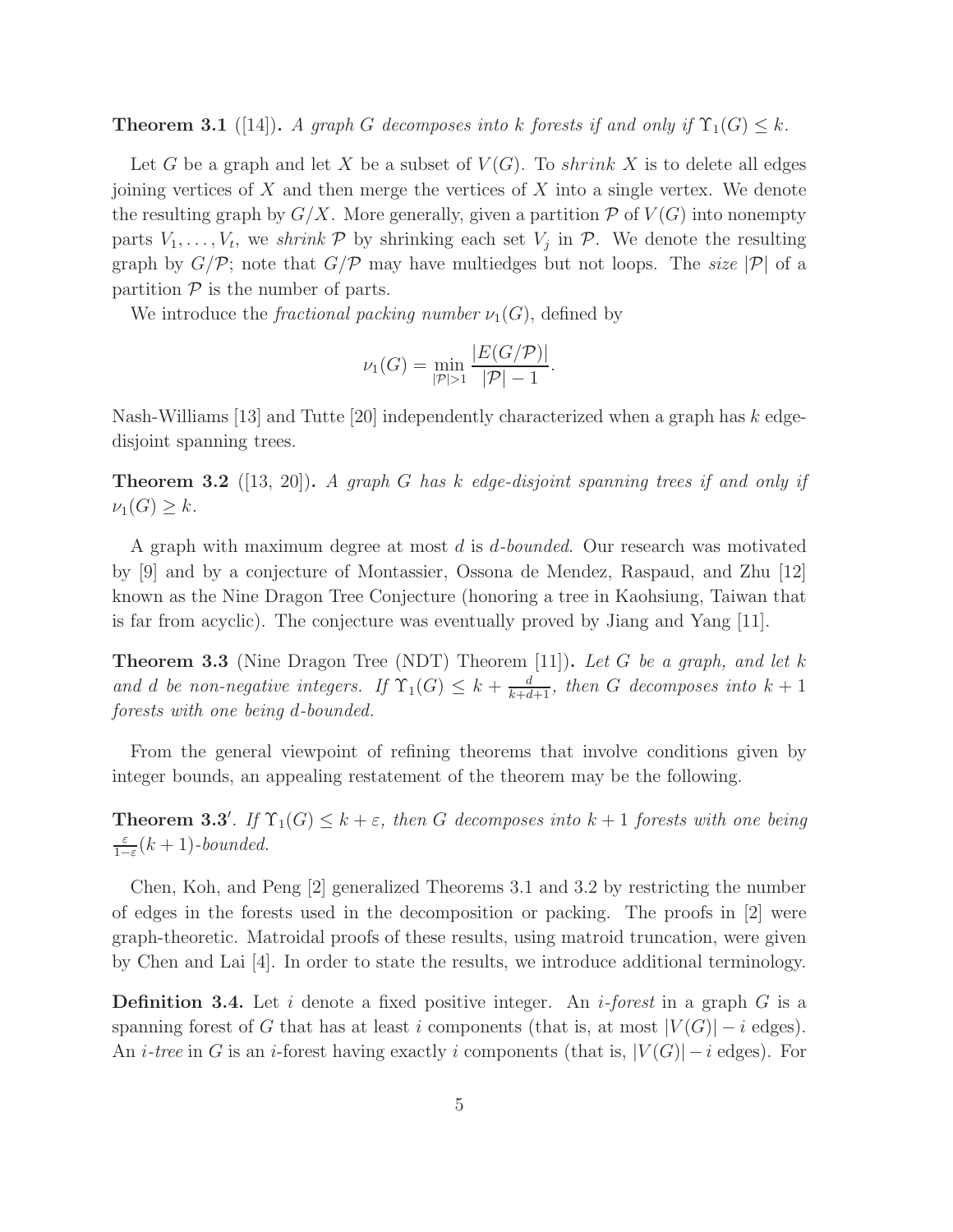a graph G with more than i vertices, define the fractional i-arboricity  $\Upsilon_i(G)$  and the fractional *i*-packing number  $\nu_i(G)$  by

$$
\Upsilon_i(G) = \max_{\varnothing \neq H \subseteq G} \frac{|E(H)|}{\min\{|V(G)| - i, |V(H)| - 1\}}, \quad \nu_i(G) = \min_{|\mathcal{P}| > i} \frac{|E(G/\mathcal{P})|}{|\mathcal{P}| - i},
$$

where the minimum is taken over all nontrivial partitions of  $V(G)$ .

The names of these parameters reflect that Theorems 3.1 and 3.2 are the special cases given by setting  $i = 1$  in the following.

**Theorem 3.5** ([2, 4]). For  $k \in \mathbb{N}$ , a graph G decomposes into k *i*-forests if and only if  $\Upsilon_i(G) \leq k$ .

**Theorem 3.6** ([2, 4]). For  $k \in \mathbb{N}$ , a graph G has k edge-disjoint *i*-trees if and only if  $\nu_i(G) \geq k$ .

The cycle matroid  $M(G)$  of a graph G has ground set  $E(G)$ , and its independent sets are the edge sets of forests. Since this hereditary family satisfies the augmentation property,  $M(G)$  is a matroid. A spanning forest with i components in an n-vertex graph has  $n-i$  edges. Hence the rank of a set  $X \subseteq E(G)$  in  $M(G)$  is  $n-i$ , where i is the number of components of  $G_X$ . Henceforth let  $n = |V(G)|$ .

Using only *i*-forests in the covering and packing of  $G$  is equivalent to using only independent sets in the  $(n-i)$ -truncation of  $M(G)$ . The content of [4] is that Theorems 3.5 and 3.6 are the special cases of Theorems 1.1 and 1.2 for truncations of cycle matroids.

We extend Theorems 3.5 and 3.6 by considering non-integer bounds on the parameters. The results (except for the sharpness) are special cases of Corollaries 2.3 and 2.4.

Corollary 3.7. Let G be an n-vertex graph. If  $\Upsilon_i(G) = k + \varepsilon$  with  $0 \leq \varepsilon < 1$ , then G decomposes into  $k+1$  *i*-forests with one having at most  $\varepsilon(n-i)$  edges, and this is sharp.

*Proof.* The *i*-forests in G are precisely the  $(n - i)$ -independent sets in  $M(G)$ . Hence the first claim follows immediately from Corollary 2.3 if  $\Upsilon_i(G) = \beta_{n-i}(M(G)).$ 

In computing  $\Upsilon_i(G)$ , we may restrict the maximization to connected induced subgraphs. For such subgraphs H, the rank of  $E(H)$  in  $M(G)$  is  $|V(H)| - 1$ . Hence for such H, the ratio being maximized is the ratio being maximized in  $\beta_{n-i}(M(G))$ .

In computing  $\beta_t(M)$  for a matroid M, we may restrict the maximization to *closed* sets X, meaning that no element can be added without increasing the rank. When M is a cycle matroid, such sets are the edge sets of induced subgraphs. Considering components of induced subgraphs further restricts the computation to be the same as for  $\Upsilon_i(G)$ .

For sharpness, let G be a graph formed by picking  $k$  edge-disjoint *i*-trees on the same *n* vertices plus an *i*-forest F sharing no edges with them. Let  $\varepsilon = \frac{|E(F)|}{n-i}$  $\frac{E(F)|}{n-i}$ . Existence of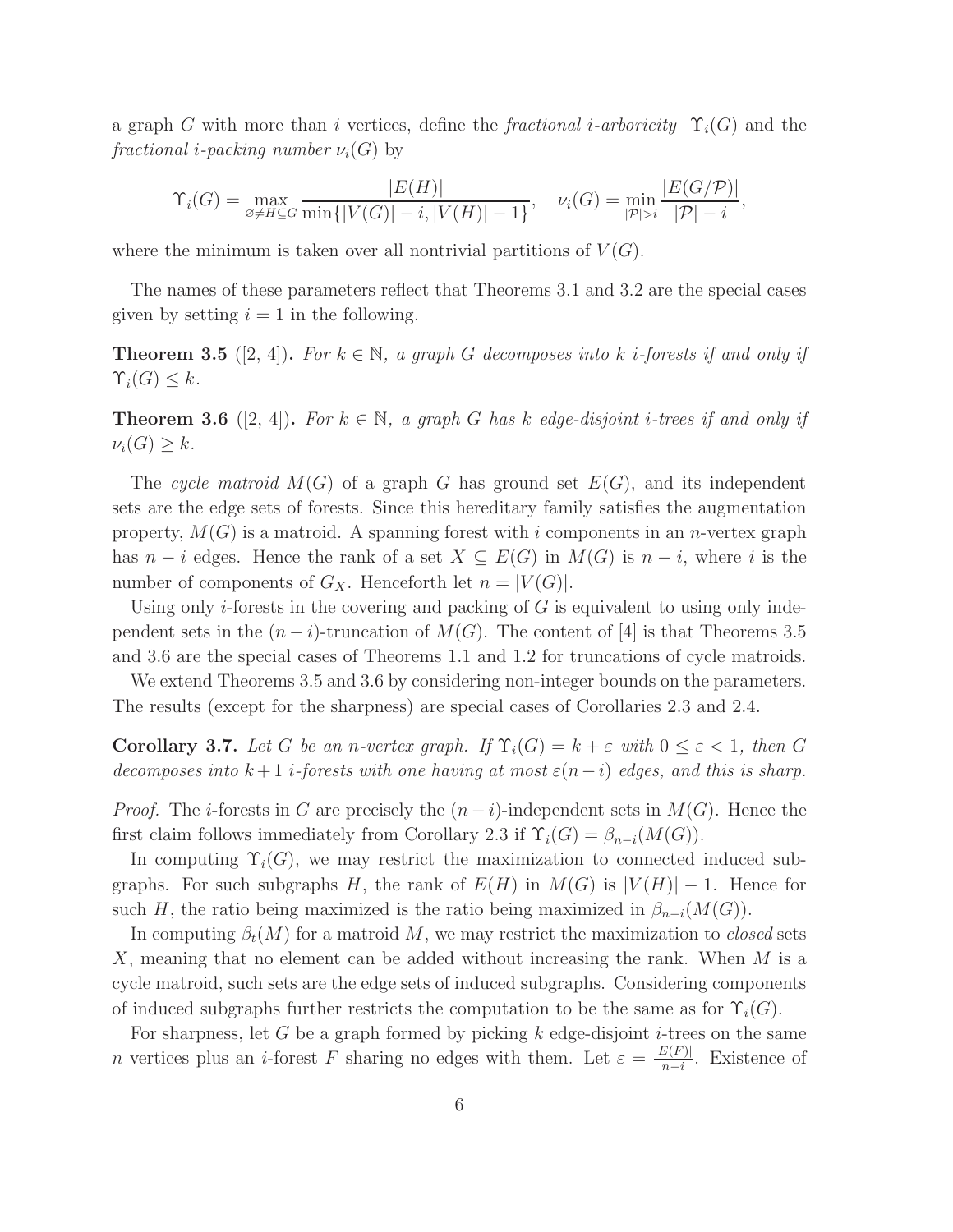the given decomposition requires  $\Upsilon_i(G) \leq k + \varepsilon$ , and  $\Upsilon_i(G) \leq \frac{|E(H)|}{|V(H)|-i} = k + \varepsilon$  when  $H = G$ . Hence the condition holds and there is no decomposition of size  $k + 1$  in which any *i*-forest has fewer than  $\varepsilon(n-1)$  edges, since every *i*-forest has at most the number  $\Box$ of edges in an  $i$ -tree.

**Corollary 3.8.** Let G be an n-vertex graph. If  $\nu_i(G) = k + \varepsilon$  with  $0 \leq \varepsilon < 1$ , then G has k + 1 edge-disjoint i-forests such that k are i-trees and the other has at least  $\varepsilon(n-i)$ edges, and this is sharp.

*Proof.* For *i*-trees in G, we seek independent sets of size  $n-i$  in  $M(G)$ , so we set  $t = n-i$ in Corollary 2.4. For  $X \subseteq E(G)$ , let  $G_X$  be the spanning subgraph of G with edge set X, having  $s_X$  components. A set  $X \in E(G)$  has rank less than  $n-i$  in  $M(G)$  if and only if  $s_X > i$ . Note that  $r_{M(G)}(X) = n - s_X$ . The components of  $G_X$  form a partition P of  $V(G)$  with  $s_X$  parts. To minimize  $\frac{|E|-|X|}{t-r(X)}$  without changing the denominator, we may assume that all edges whose endpoints lie in the same part in  $P$  belong to X. In that case,  $|E| - |X| = |E(G/\mathcal{P})|$ . Also  $|\mathcal{P}| - i = n - i - (n - |\mathcal{P}|) = t - r(X)$ . Hence the condition of Corollary 2.4 reduces to  $\nu_i(G) \geq k$ .

For sharpness, let G be a graph formed by picking k edge-disjoint i-trees with the same vertex set plus an *i*-forest F sharing no edges with them. Let  $\varepsilon = \frac{|E(F)|}{|V(G)|}$  $\frac{|E(F)|}{|V(G)|-i}$ . Existence of the given subgraphs requires  $\nu_i(G) \geq k + \varepsilon$ , and  $\nu_i(G) \leq \frac{|E(G/P)|}{|P|-i} = k + \varepsilon$  when  $P$  is the partition consisting of  $V(G)$  singleton sets. Hence the condition holds and there are no edges beyond the packing guaranteed above.  $\Box$ 

Acknowledgement: We thank two anonymous referees for their careful reading of the paper and their helpful suggestions for revising the paper.

## References

- [1] P. A. Catlin, J. W. Grossman, A. H. Hobbs, and H.-J. Lai, Fractional arboricity, strength and principal partitions in graphs and matroids, Discrete Math. Appl. 40 (1992) 285–302.
- [2] C.C. Chen, K.M. Koh, Y.H. Peng, On the higher-order edge toughness of a graph, Discrete Math. 111 (1993) 113–123.
- [3] B. Chen, M. Matsumoto, J. Wang, Z. Zhang, and J. Zhang, A short proof of Nash-Williams' theorem for the arboricity of a graph. Graphs Combin. 10 (1994), 27–28.
- [4] Z.-H. Chen and H.-J. Lai, The higher-order edge toughness of a graph and truncated uniformly dense matroids, J. Combin. Math. Combin. Comput. 22 (1996), 157–160.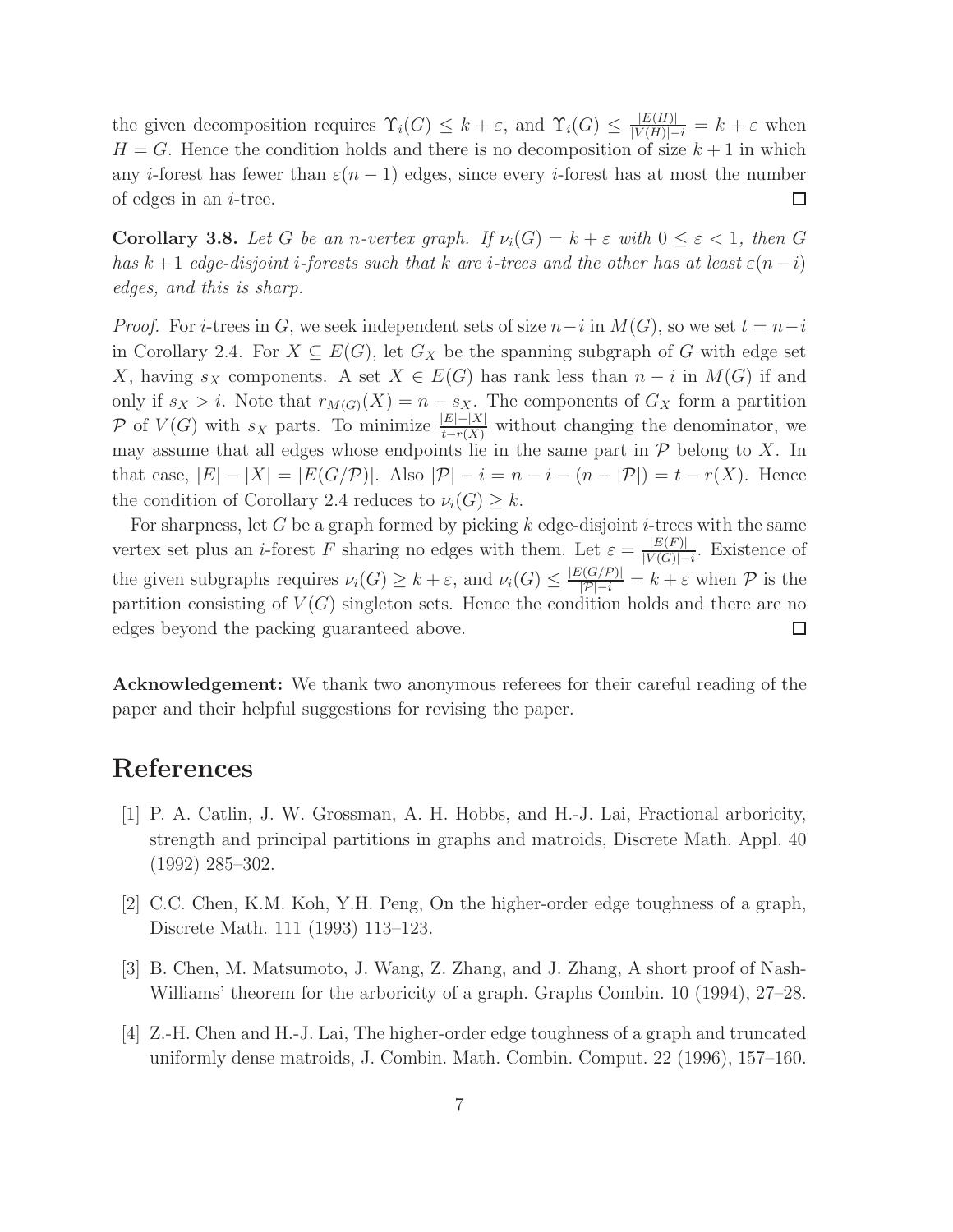- [5] J. Edmonds, Minimum partition of a matroid into independent subsets, J. Res. Nat. Bur. Standards B 69B (1965), 67–72.
- [6] J. Edmonds, Lehman's switching game and a theorem of Tutte and Nash-Williams. J. Res. Nat. Bur. Standards Sect. B 69B (1965), 73–77.
- [7] J. Edmonds and D.R. Fulkerson, Transversals and matroid partition, J. Res. Nat. Bur. Standards Sect. B 69B (1965), 147–153.
- [8] H. Enomoto, A simple proof of Nash-Williams' formula on the arboricity of a graph. SUT Journal of Mathematics 28 (1992), 121–127.
- [9] G. Fan, Y. Li, N. Song, and D. Yang, Decomposing a graph into pseudoforests with one having bounded degree, J. Combin. Theory Ser. B 115 (2015) 72–95.
- [10] S. L. Hakimi, J. Mitchem, E. F. Schmeichel, Short proofs of theorems of Nash-Williams and Tutte, Ars Comb. 50 (1998), 257–266.
- [11] H. Jiang and D. Yang, Decomposing a graph into forests: the Nine Dragon Tree Conjecture is true, Combinatorica 37 (2017), no. 6, 1125–1137.
- [12] M. Montassier, P. Ossona de Mendez, A. Raspaud, and X. Zhu, Decomposing a graph into forests, J. Combin. Theory Ser. B 102 (2012) 38–52.
- [13] C. St. J. A. Nash-Williams, Edge-disjoint spanning trees of finite graphs. J. Lond. Math. Soc. 36 (1961), 445–450.
- [14] C. St. J. A. Nash-Williams, Decompositions of finite graphs into forests, J. Lond. Math. Soc. 39 (1964), 12.
- [15] C. St. J. A. Nash-Williams, An application of matroids to graph theory, in Theory of graphs (Internat. Sympos., Rome), 263–265. Dunod, Paris.
- [16] J. G. Oxley, Matroid Theory, Oxford university Press, New York, 1992, 2011.
- [17] E.M. Palmer, On the spanning tree packing number of a graph, a survey, Discrete Math. 230 (2001) 13–21.
- [18] C. Payan, Graphes equilibre et arboricit´e rationnelle, European J. Combin. 7 (1986) 263-270.
- [19] C. Reiher and L. Sauermann, Nash-Williams' Theorem on decomposing graphs into forests, Mathematika 60 (2014), 32–36.